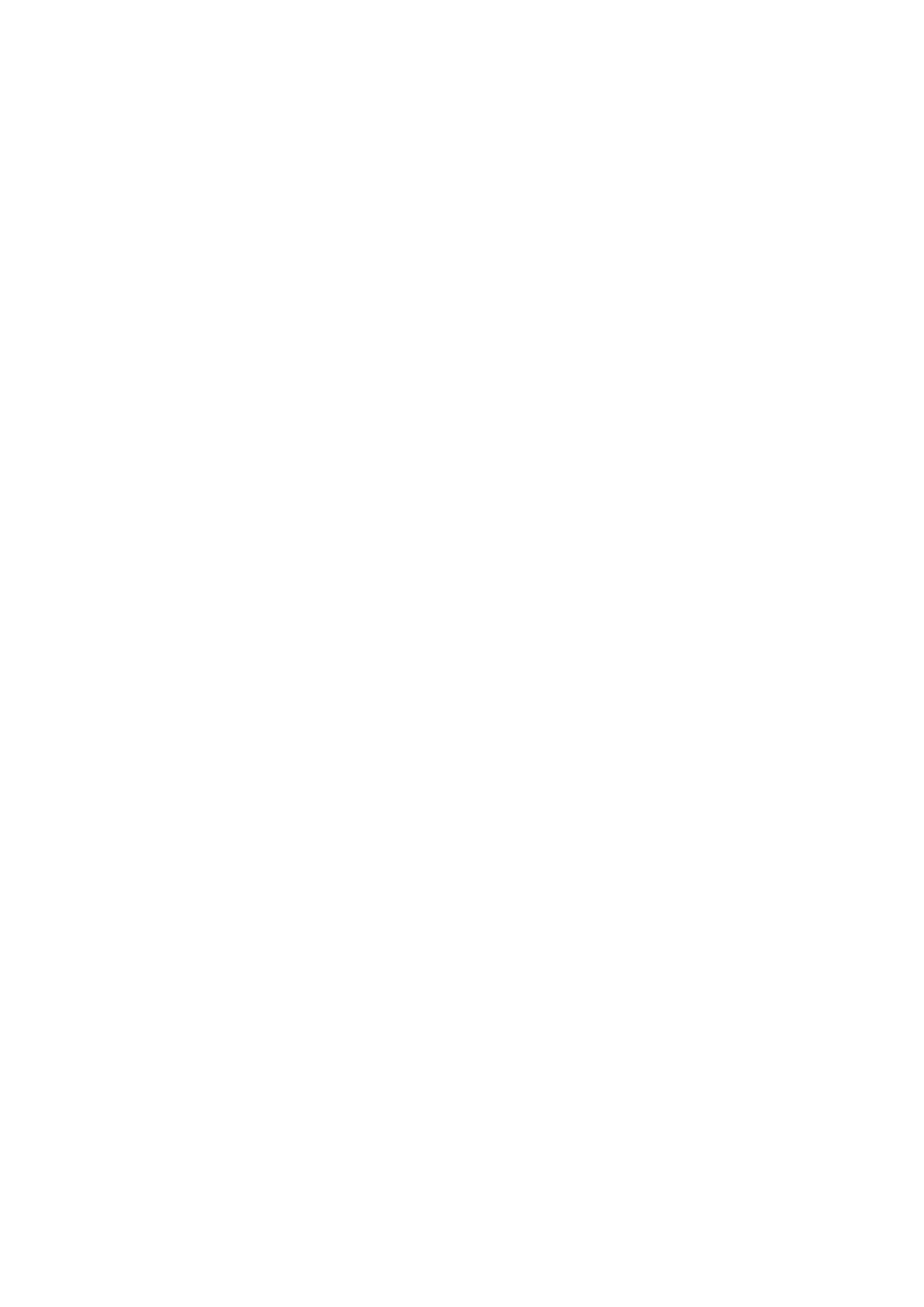## **Fishery Report 2016: Exploratory fishery for**  *Dissostichus* **spp. in Division 58.4.2**

#### **Introduction to the fishery**

1. This report describes the exploratory longline fishery for toothfish (*Dissostichus* spp.) in Division 58.4.2. This fishery was first agreed by the Commission in 2000 and started as a trawl fishery for spiny icefish (*Chaenodraco wilsoni*), striped-eye rockcod (*Lepidonotothen kempi*), Antarctic rockcod (*Trematomus eulepidotus*) and Antarctic silverfish (*Pleuragramma antarctica*) (Conservation Measure (CM) 186/XVIII). In 2001 and 2002, the exploratory trawl fishery was also permitted in association with a new fishery for grenadier (*Macrourus* spp.). In 2003, the fishery for *Dissostichus* spp. in Division 58.4.2 changed to an exploratory longline fishery and since 2004 has targeted primarily Antarctic toothfish (*Dissostichus mawsoni*).

2. The current limits on the exploratory fishery for *Dissostichus* spp. in Division 58.4.2 are described in CM 41-05. From 2009 to 2013, the precautionary catch limit for *Dissostichus* spp. was set at 70 tonnes. In 2014, it was reduced to 35 tonnes and this catch limit was retained in 2015 and applied to a single research block in small-scale research unit (SSRU) 5842E (see Figure 1).



Figure 1: Location of the research block in Division 58.4.2 in 2016.

3. In 2016, the fishery was limited to a total of five vessels, one each from Australia, France, Japan, the Republic of Korea and from Spain using longlines only. However, there was no fishing in the division in 2016.

4. For 2017, Australia, France, Japan and Korea have notified their intention to participate in the exploratory fishery for *Dissostichus* spp. in Division 58.4.2.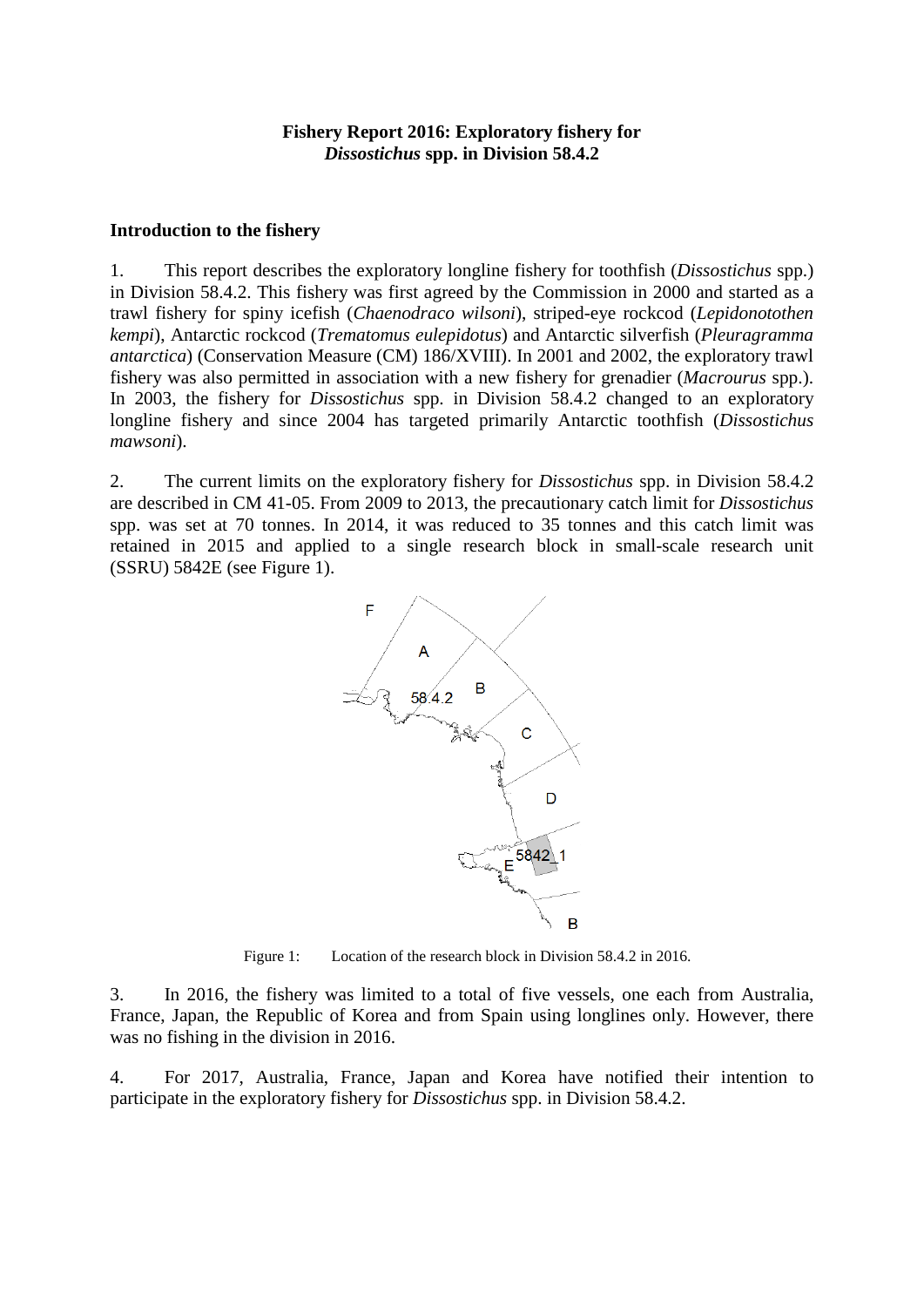#### **Reported catch**

5. Reported catches of *Dissostichus* spp. since 2004 are presented in Table 1. The catches reported in Division 58.4.2 include catch data from particular vessels that CCAMLR has agreed should be quarantined as there is no confidence in the amount and/or the location of those catches (SC-CAMLR-XXXIII, paragraph 3.68). Those years that include quarantined data are indicated with a superscript q and vessel-specific details are provided in the footnote to Table 1. All ancillary data associated with these vessels (e.g. by-catch, tagging, observer data) is also quarantined and is not included in the data presented in this report. In 2010 and 2011, the quarantined catch represented 100% of the reported catch in this division.

Table 1: Catch history for *Dissostichus* spp. in Division 58.4.2. (Source: STATLANT data for past seasons and catch and effort reports for the current season, past reports for IUU catch.)

| Season | Catch limit | Reported catch (tonnes) | Estimated      |       |                              |
|--------|-------------|-------------------------|----------------|-------|------------------------------|
|        | (tonnes)    | D. mawsoni              | D. eleginoides | Total | <b>IUU</b> catch<br>(tonnes) |
| 2004   | 500         | 20                      |                | 20    | 197                          |
| 2005   | 780         | 125                     |                | 126   | 86                           |
| 2006   | 780         | 163                     | 0              | 164   | 192                          |
| 2007   | 780         | 124                     |                | 124   | 288                          |
| 2008   | 780         | 216                     |                | 217   | $\theta$                     |
| 2009   | 70          | 19 <sup>q</sup>         |                | 19    | 176                          |
| 2010   | 70          | $\Omega$ <sup>q</sup>   |                |       | 432                          |
| 2011   | 70          | $\Omega$ <sup>q</sup>   |                |       | $\ast$                       |
| 2012   | 70          | 54                      |                | 54    | *                            |
| 2013   | 70          | 4                       |                | 4     | *                            |
| 2014   | 35          |                         |                |       | $\ast$                       |
| 2015   | 35          | 11                      |                | 11    | *                            |
| 2016   | 35          | 0                       |                | 0     | *                            |

Some catch data in these years is now quarantined, the following catch is not included in the reported catch table above:

2009 – vessel *In Sung No. 22*, 47 tonnes *D. mawsoni*

2010 – vessel *In Sung No. 2*, 93 tonnes *D. mawsoni*

2011 – vessel *In Sung No. 7*, 136 tonnes *D. mawsoni*.

\* Not estimated.

#### **Illegal, unreported and unregulated (IUU) fishing**

6. Two illegal, unreported and unregulated (IUU)-listed vessels were detected in Division 58.4.2 in 2006 and 2007. One IUU-listed fishing vessel was sighted in 2009 and two IUU-listed vessels were sighted in 2010. IUU fishing activities were not detected again until 2015. However, IUU fishing activities may still have occurred in the region between 2010 and 2014, but may not have been detected. However, since 2011, following the recognition of methodological issues in its assessment, no estimates of the IUU catch of *Dissostichus* spp. have been provided (SC-CAMLR-XXIX, paragraph 6.5).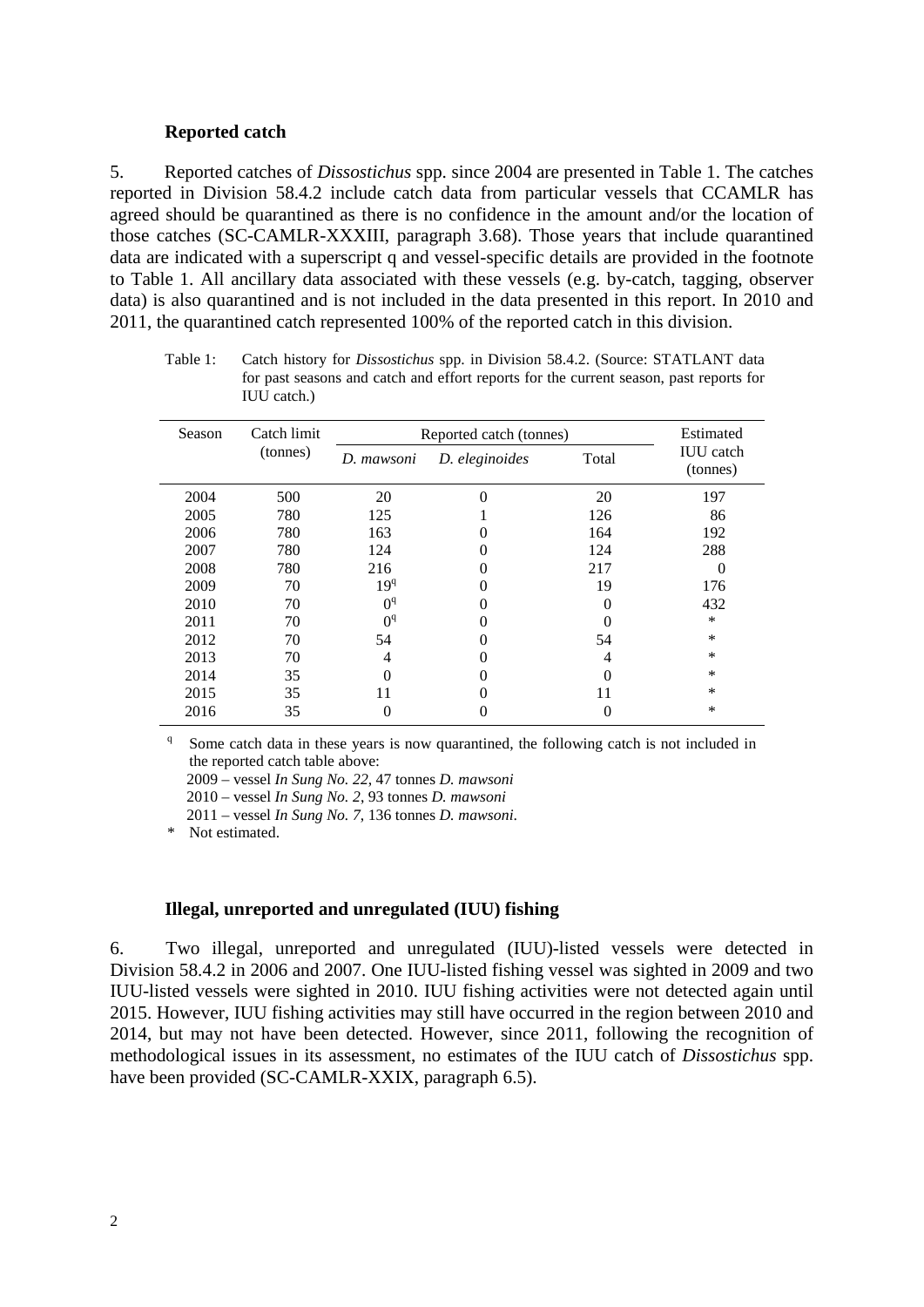## **Data collection**

7. Catch limits for CCAMLR's fisheries for *D. mawsoni* and Patagonian toothfish (*D. eleginoides*) for the 'assessed' fisheries in Subareas 48.3, 88.1 and 88.2 and Division 58.5.2 are set using fully integrated assessments; more basic approaches are used for the 'data-poor' fisheries (in Subarea 48.6 and in Area 58 outside the exclusive economic zones (EEZs)). The management of these data-poor fisheries has been a major focus of attention in CCAMLR in recent years after the acknowledgement that commercial fishing by itself had resulted in too few data to develop a full assessment of the targeted stocks in these areas. CCAMLR has developed a framework for designing and undertaking research fishing designed to lead to an assessment of these toothfish stocks in the short to medium term, established under the provisions of CM 41-01. This research planning framework has three phases: prospecting phase, biomass estimation phase and assessment development phase, with a set of decisions and review for the progression between stages.

8. In order to obtain the data necessary for a stock assessment, catch limits for research fishing by commercial vessels are set at a level intended to provide sufficient information (including sufficient recaptures of tagged fish) to achieve a stock assessment within a time period of 3 to 5 years. These catch limits are also set so that they provide reasonable certainty that exploitation rates at the scale of the stock or research unit will not negatively impact the stock. Appropriate exploitation rates are based on estimates from areas with assessed fisheries and are not more than 3–4% of the estimated stock size.

9. In 2014, one research block was designated in Division 58.4.2 and catch limits applied (Figure 1). This research block was designed to ensure that research fishing occurred in the area with the highest probability of recapturing tagged fish; fishing in this division, other than the depletion experiment conducted by Spain, is restricted to the research block only (see Appendix 1).

# **Biological data**

10. The collection of biological data under CM 23-05 is conducted as part of the CCAMLR Scheme of International Scientific Observation. In exploratory longline fisheries targeting *D. mawsoni* and *D. eleginoides*, biological data collection includes representative samples of length, weight, sex and maturity stage, as well as collection of otoliths for age determination of the target and most frequently taken by-catch species.

# **Length distributions of catches**

11. The length-frequency distributions of *D. mawsoni* caught in this fishery from 2004 to 2013 are shown in Figure 2. These length-frequency distributions are unweighted (i.e. they have not been adjusted for factors such as the size of the catches from which they were collected). The interannual variability exhibited in the figure may reflect differences in the fished population but is also likely to reflect changes in the gear used, the number of vessels in the fishery and the spatial and temporal distribution of fishing.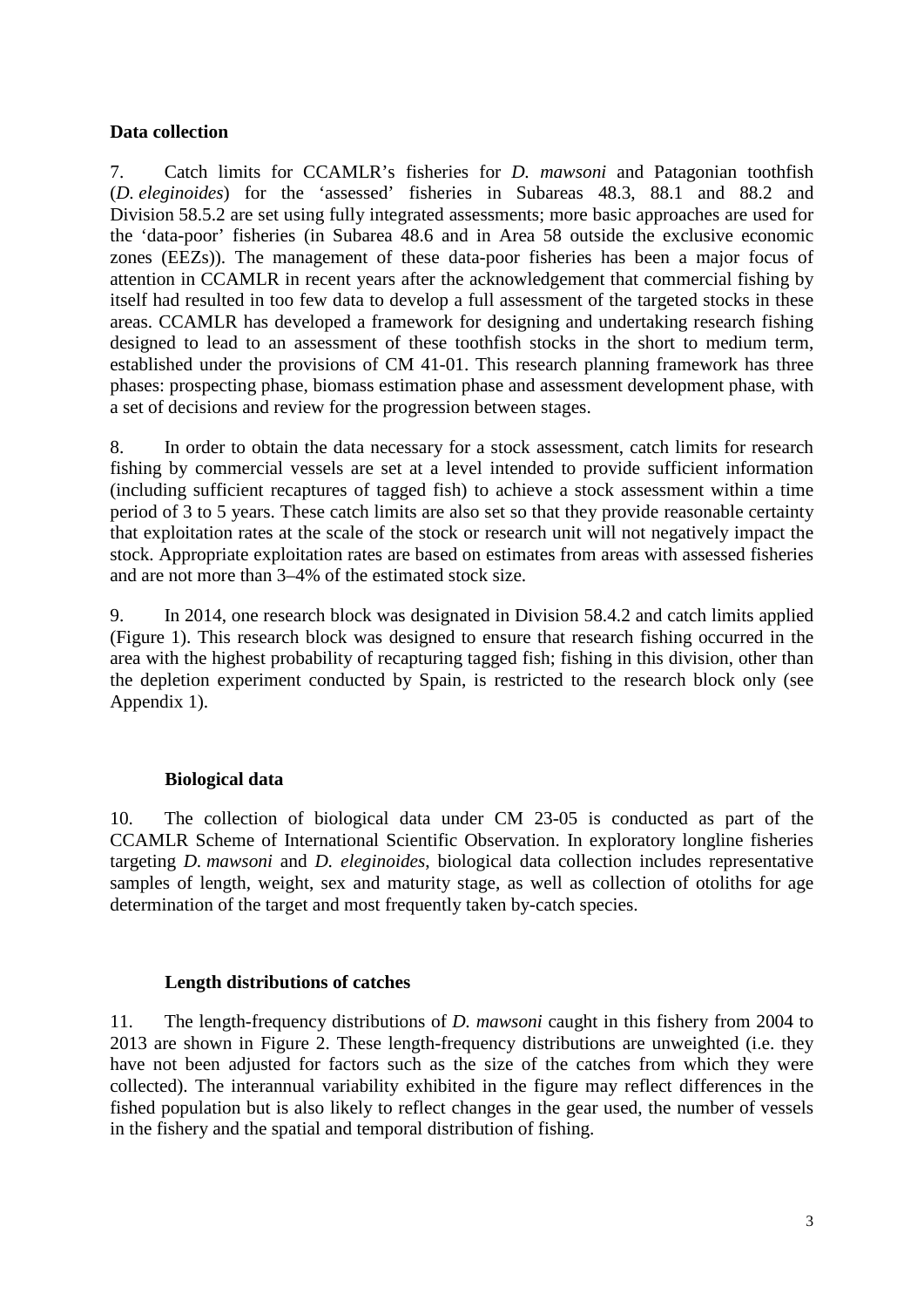

Figure 2: Annual length-frequency distributions of *Dissostichus mawsoni* caught in Division 58.4.2 (top panel) and in each SSRU (lower panels). The number of hauls from which fish were measured (N) and the number of fish measured (n) in each year are provided. Note: length-frequency distributions are only presented for those years/SSRUs in which the number of fish measured was >150.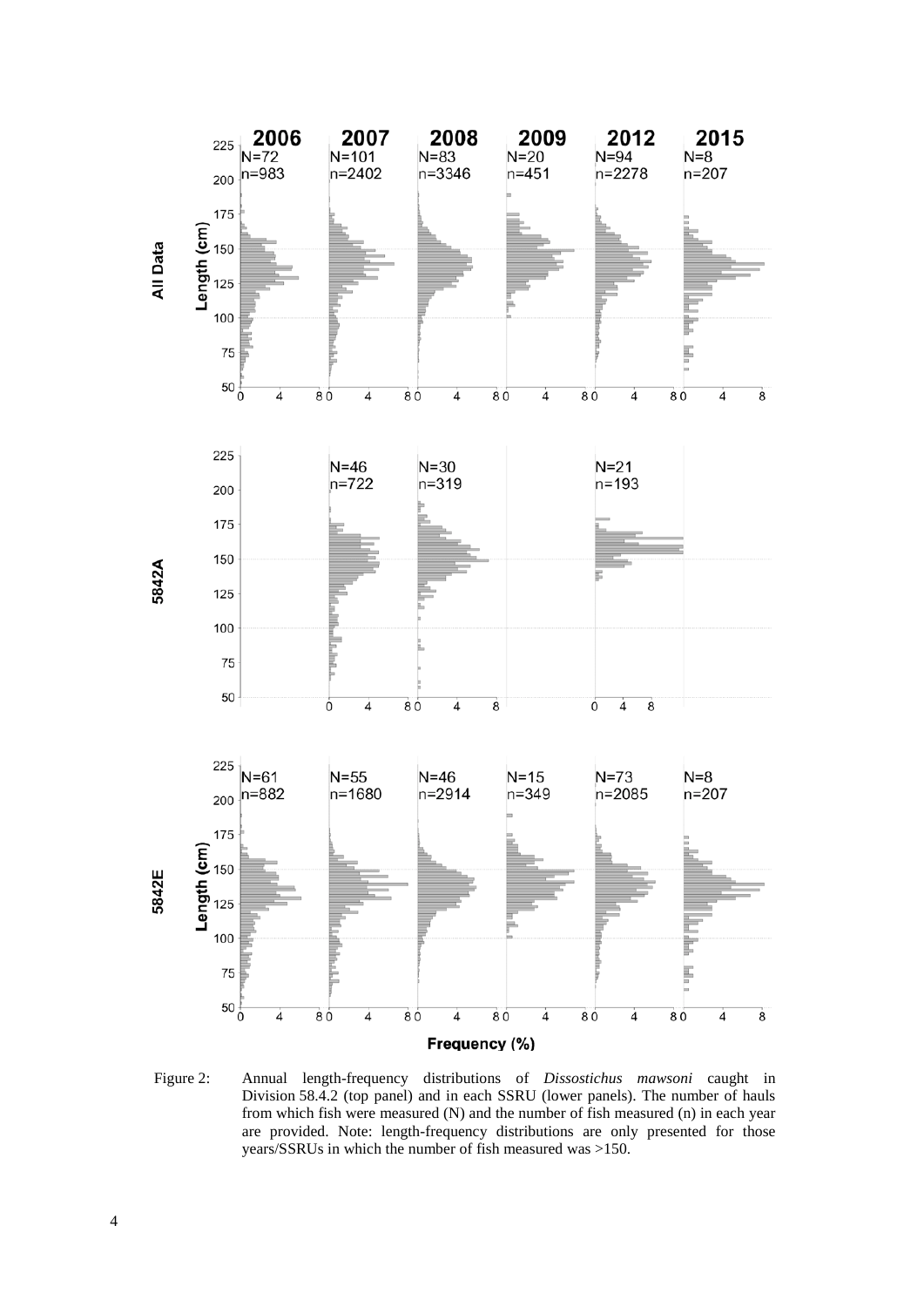12. The length-frequency distributions of catches for *D. mawsoni* for the past eight seasons across the entire division and in each SSRU (Figure 2) indicate that the majority of *D. mawsoni* caught in Division 58.4.2 ranged from 50 to 175 cm in total length. A distinct bimodal distribution was observed in 2003–2005 with modes at approximately 60−80 cm as well as the dominant mode at 120–160 cm. The mode of smaller fish observed is likely to be as a result of vessels fishing in shallower water on the shelf.

## **Tagging**

13. Since 2012, vessels have been required to tag and release *Dissostichus* spp. at a rate of 5 fish per tonne of green weight caught (Table 2). The tag-overlap statistic estimates the representative similarity between the size distributions of those fish that are tagged by a vessel and of all the fish that are caught by that vessel. Each vessel catching more than 10 tonnes of each species of *Dissostichus* is required to achieve a minimum tag-overlap statistic of 60% (Annex 41-01/C).

14. Since 2005, a total of 1 801 *D. mawsoni* and 30 *D. eleginoides* have been tagged in Division 58.4.2 (Tables 3a and 3b) and no tagged individuals have been recaptured.

## **Life-history parameters**

## **Data collection**

15. The life histories of *D. mawsoni* and *D. eleginoides* are characterised by slow growth, low fecundity and late maturity. Both *D. mawsoni* and *D. eleginoides* appear to have protracted spawning periods, taking place mainly in winter, but which may start as early as late autumn and extend into spring. However, as this is the period least accessible to fishing, and thus the collection of biological data, specific life-history traits for these species are limited (WG-FSA-08/14). The areas that are considered to be the most likely spawning grounds for *D. mawsoni* include the north of the Ross Sea associated with the Pacific– Antarctic Ridge (SSRUs 881B–C) and the Amundsen Ridge (SSRU 881E) in the Amundsen Sea. In the Cooperation Sea, *D. mawsoni* most likely spawn on BANZARE Bank (Division 58.4.3b). *Dissostichus eleginoides* are thought to spawn in deep water around South Georgia Island (Subarea 48.3), Bouvet Island (Subarea 48.6) and on the Kerguelen Plateau (Divisions 58.5.1 and 58.5.2).

## **Parameter estimates**

16. There are no specific life-history parameters for either *D. mawsoni* or *D. eleginoides* in this division; the parameters used in assessed fisheries can be found in the 'Stock assessment' appendices of the relevant Fishery Reports.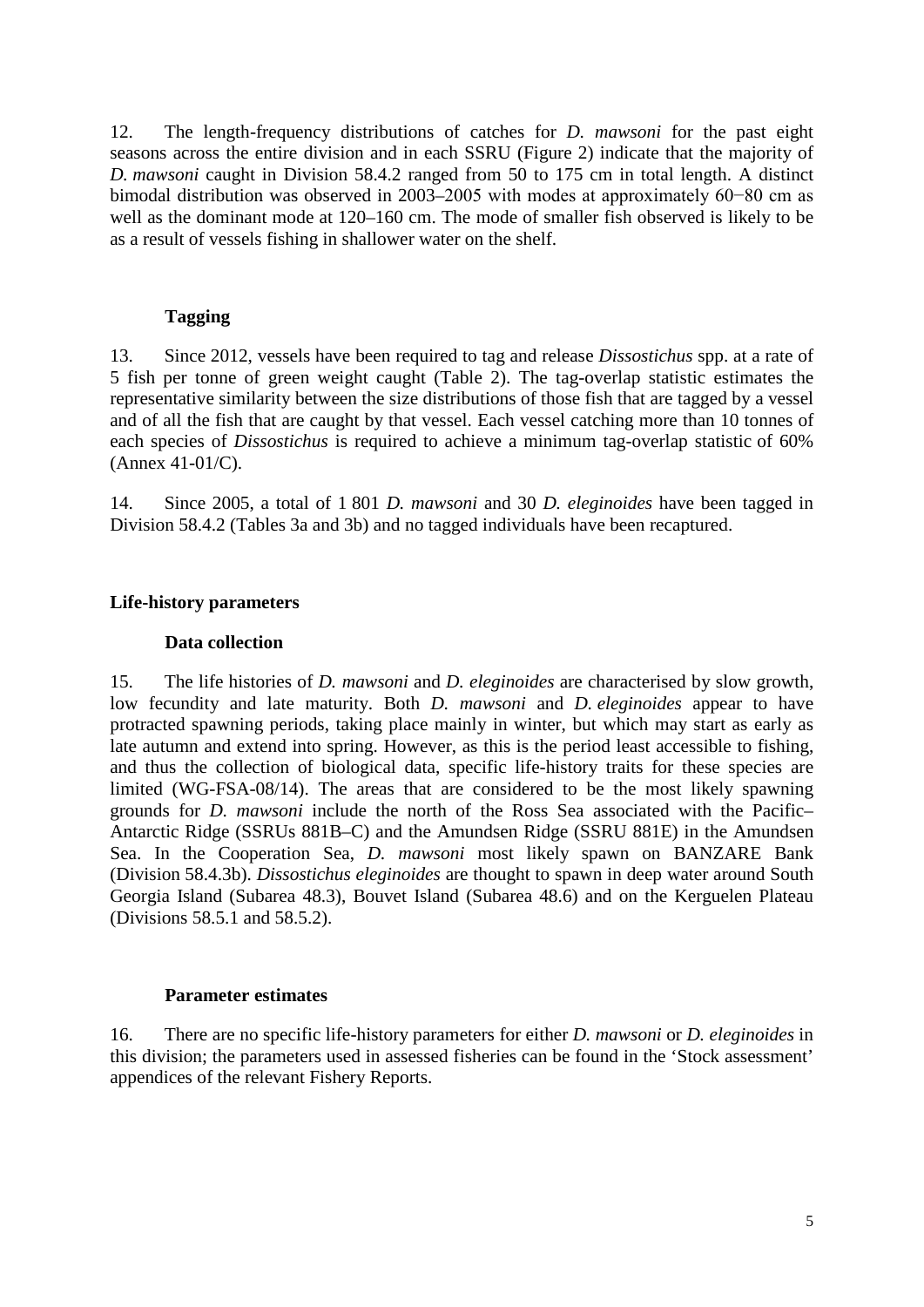Table 2: Annual tagging rate, by vessel, operating in the exploratory fishery for *Dissostichus* spp. in Division 58.4.2. The tagoverlap statistics (CM 41-01) for *Dissostichus mawsoni and D. eleginoides* respectively are provided in brackets. Values for the tag-overlap statistic are not calculated for catches of less than 10 tonnes (2007–2014) or less than 30 fish tagged (since 2015) (\*). - indicates that no fish were tagged. There was no fishing in the division in 2016.

| Flag State            | Vessel name        | Season        |      |      |               |              |      |             |
|-----------------------|--------------------|---------------|------|------|---------------|--------------|------|-------------|
|                       |                    | 2009          | 2010 | 2011 | 2012          | 2013         | 2014 | 2015        |
| Japan                 | Shinsei Maru No. 3 | 3.1 $(36, *)$ |      |      |               | 5.6 $(*, *)$ |      |             |
| Korea,                | Hong Jin No. 701   |               |      |      | $5.0(78,-)$   |              |      |             |
| Republic of           | Kingstar           |               |      |      |               |              |      | $7.3(82,-)$ |
| South Africa          | Koryo Maru No. 11  |               |      |      | 5.2 $(49, *)$ |              |      |             |
| Required tagging rate |                    |               |      |      |               |              |      |             |

Table 3: The number of individuals of (a) *Dissostichus mawsoni* and (b) *D. eleginoides* tagged in each year. The number of fish recaptured by each vessel/year is provided in brackets. There was no fishing in the division in 2016.

#### (a)

| <b>Flag State</b>     | Vessel name                  | Season    |          |                 |            |           |          |           |
|-----------------------|------------------------------|-----------|----------|-----------------|------------|-----------|----------|-----------|
|                       |                              | 2009      | 2010     | 2011            | 2012       | 2013      | 2014     | 2015      |
| Japan                 | Shinsei Maru No. 3           | (0)<br>59 |          |                 |            | 20<br>(0) |          |           |
| Korea,<br>Republic of | Hong Jin No. 701<br>Kingstar |           |          |                 | 203<br>(0) |           |          | 82<br>(0) |
| South Africa          | Koryo Maru No. 11            |           |          |                 | (0)<br>63  |           |          |           |
| Total                 |                              | 59<br>(0) | (0)<br>0 | (0)<br>$\theta$ | (0)<br>266 | 20<br>(0) | 0<br>(0) | (0)<br>82 |

#### (b)

| <b>Flag State</b>           | Vessel name                   |      |      |      | Season |       |      |      |
|-----------------------------|-------------------------------|------|------|------|--------|-------|------|------|
|                             |                               | 2009 | 2010 | 2011 | 2012   | 2013  | 2014 | 2015 |
| Japan                       | Shinsei Maru No. 3            | (0)  |      |      |        | (0)   |      |      |
| Korea,                      | Hong Jin No. 701              |      |      |      | 0(0)   |       |      |      |
| Republic of<br>South Africa | Kingstar<br>Koryo Maru No. 11 |      |      |      | 3(0)   |       |      |      |
| Total                       |                               | 1(0) | 0(0) | 0(0) | 3(0)   | l (0) | 0(0) | 0(0) |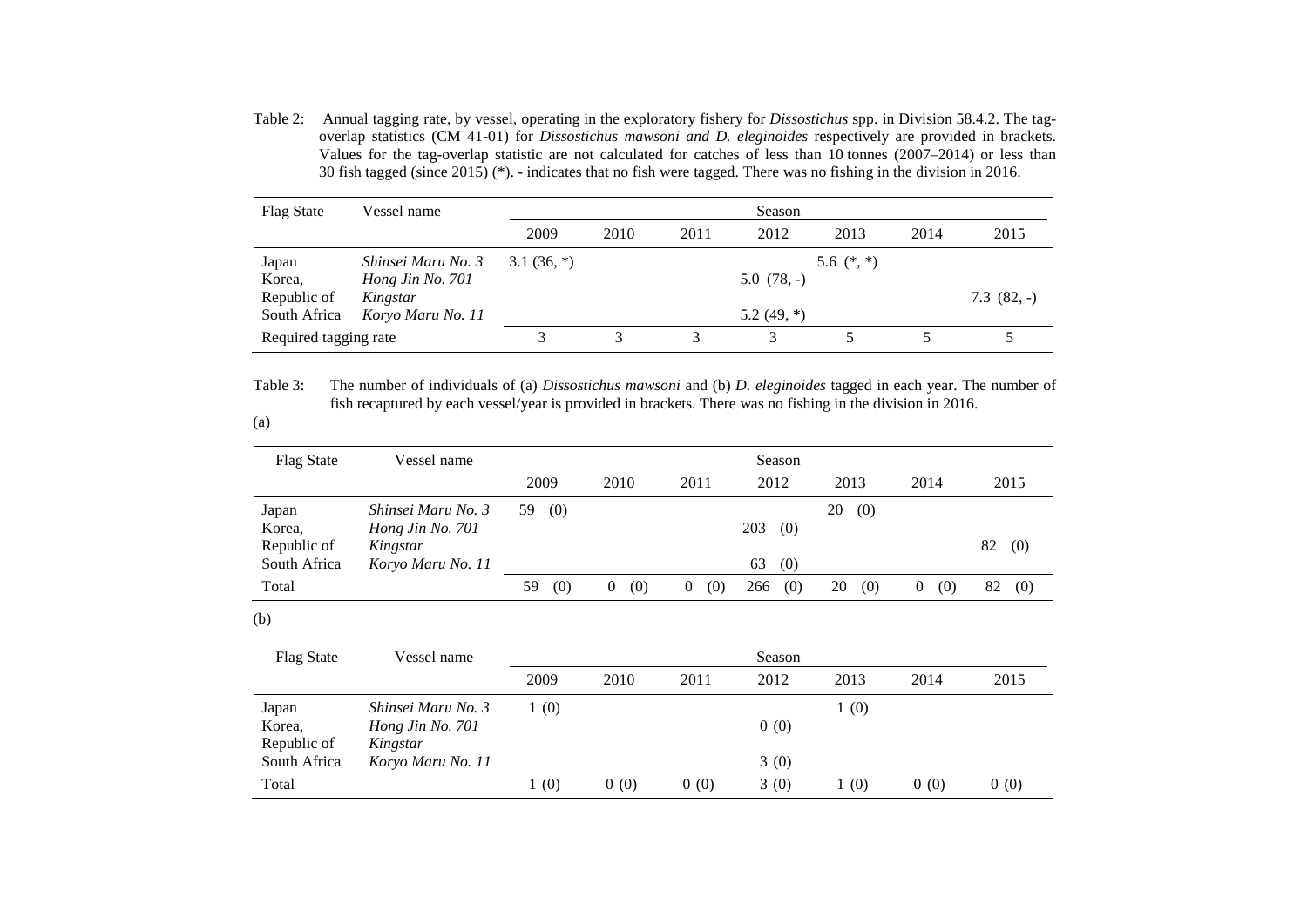#### **Stock assessment status**

17. There has been no integrated stock assessment for this data-poor exploratory fishery.

## **By-catch of fish and invertebrates**

## **Fish by-catch**

18. Catch limits for by-catch species groups (macrourids, rajids and other species) are defined in CM 33-03 and provided in Table 4. Within these catch limits, the total catch of species caught as by-catch in any SSRU or combination of SSRUs, as defined in relevant conservation measures, shall not exceed the following limits:

- skates and rays (rajids) 5% of the catch limit of *Dissostichus* spp. or 50 tonnes, whichever is greater
- *Macrourus* spp. 16% of the catch limit of *Dissostichus* spp. or 20 tonnes, whichever is greater
- all other species combined 20 tonnes.

| Table 4: | Catch history for by-catch species (macrourids, rajids and other species), including catch     |
|----------|------------------------------------------------------------------------------------------------|
|          | limits and number of rajids released alive, in Division 58.4.2. Catch limits are for the whole |
|          | fishery (see CM 33-03 for details). (Source: fine-scale data.)                                 |

| Season | Macrourids                 |                               |                            | Rajids                        | Other species      |                            |                               |
|--------|----------------------------|-------------------------------|----------------------------|-------------------------------|--------------------|----------------------------|-------------------------------|
|        | Catch<br>limit<br>(tonnes) | Reported<br>catch<br>(tonnes) | Catch<br>limit<br>(tonnes) | Reported<br>catch<br>(tonnes) | Number<br>released | Catch<br>limit<br>(tonnes) | Reported<br>catch<br>(tonnes) |
| 2004   | 80                         |                               | 50                         | 0                             |                    | 100                        | $<$ 1                         |
| 2005   | 124                        | 28                            | 50                         | 3                             | 3                  | 60                         | $\overline{c}$                |
| 2006   | 124                        | 4                             | 50                         | 0                             |                    | 60                         |                               |
| 2007   | 124                        |                               | 50                         | 0                             |                    | 60                         | $<$ 1                         |
| 2008   | 124                        | 12                            | 50                         | 0                             |                    | 60                         |                               |
| 2009   | 20                         |                               | 50                         | 0                             |                    | 40                         | $<$ l                         |
| 2010   | 20                         | q                             | 50                         | 0                             | q                  | 40                         | q                             |
| 2011   | 20                         | q                             | 50                         | 0                             | q                  | 40                         | q                             |
| 2012   | 20                         |                               | 50                         | 0                             |                    | 40                         | $<$ 1                         |
| 2013   | 20                         | $\Omega$                      | 50                         | 0                             |                    | 20                         | $<$ 1                         |
| 2014   | 20                         |                               | 50                         |                               |                    | 20                         |                               |
| 2015   | 20                         | $\Omega$                      | 50                         | 0                             |                    | 20                         | $<$ 1                         |
| 2016   | 20                         |                               | 50                         |                               |                    | 20                         |                               |

<sup>q</sup> Quarantined data (see paragraph 5).

19. If the by-catch of any one species is equal to, or greater than, 1 tonne in any one haul or set, then the fishing vessel must move at least 5 n miles away for a period of at least five days.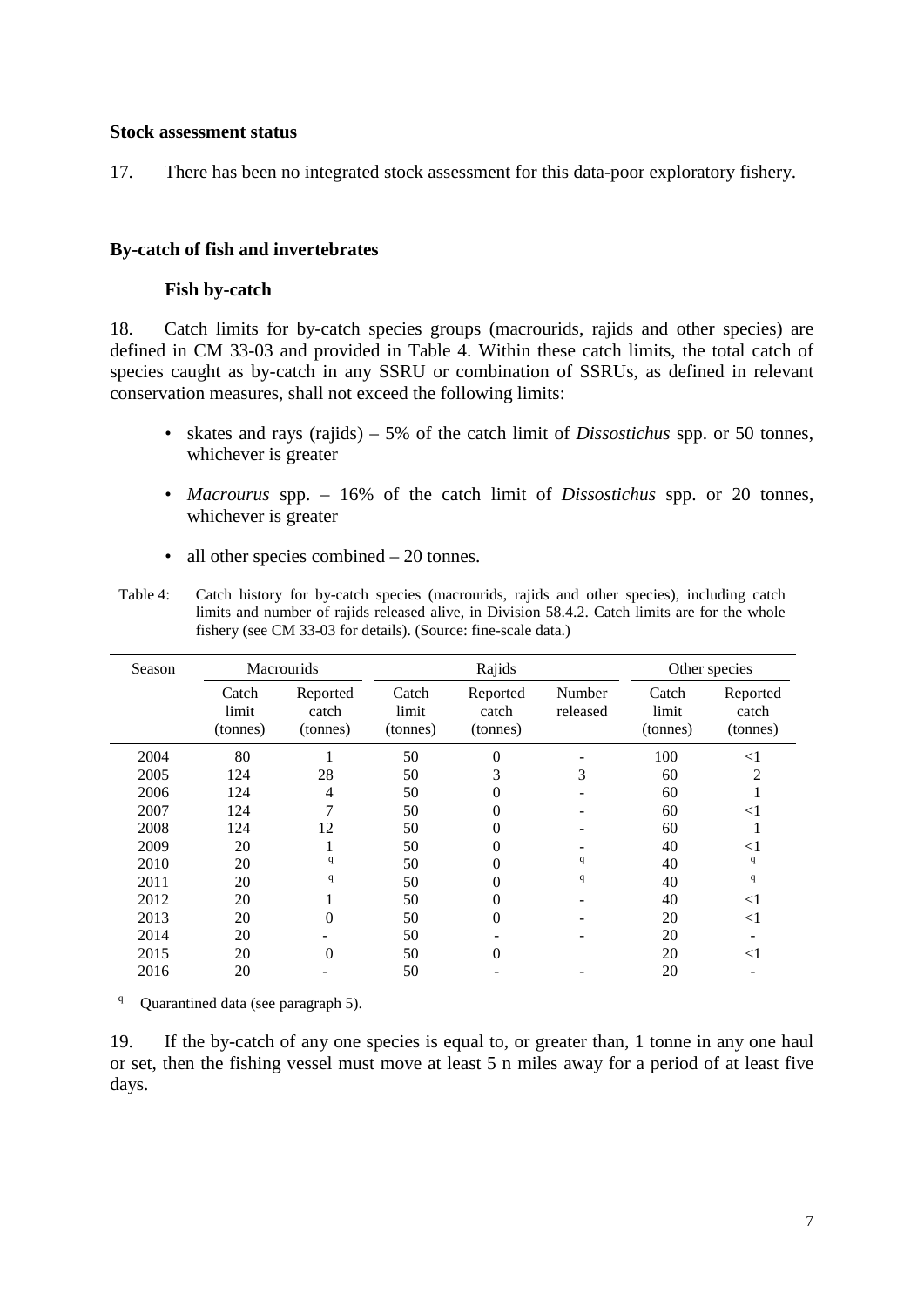20. If the catch of *Macrourus* spp. taken by a single vessel in any two 10-day periods in a single SSRU exceeds 1 500 kg in a 10-day period and exceeds 16% of the catch of *Dissostichus* spp. in that period, the vessel shall cease fishing in that SSRU for the remainder of the season.

21. The by-catch in Division 58.4.2 consists predominantly of macrourids. The largest catch of 28 tonnes, reported in 2005 (Table 4), equates to 22% of the catch of *Dissostichus* spp. but only 18% of the catch limit set for that group in that year.

# **Invertebrate by-catch including VME taxa**

22. All Members are required to submit, within their general new (CM 21-01) and exploratory (CM 21-02) fisheries notifications, information on the known and anticipated impacts of their gear on vulnerable marine ecosystems (VMEs), including benthos and benthic communities such as seamounts, hydrothermal vents and cold-water corals. All of the VMEs in CCAMLR's VME Register are currently afforded protection through specific area closures, the locations and other details of which can be found in Annex 22-09/A.

23. There are no VMEs or VME Risk Areas designated in Division 58.4.2.

# **Incidental mortality of seabirds and marine mammals**

# **Incidental mortality**

24. There have been no observed incidental mortalities of birds in Division 58.4.2.

25. In 2005, there was one reported mortality of a leopard seal (*Hydrurga leptonyx*). Since then, there have been no reported mammal mortalities in Division 58.4.2.

## **Mitigation measures**

26. The requirements of CM 25-02 'Minimisation of the incidental mortality of birds in the course of longline fishing or longline fishing research in the Convention Area' apply to this fishery. There is an exemption to the requirement for night setting by achieving the sink rates described in CM 24-02 and subject to a bird by-catch limit.

27. The risk level of birds in this fishery is category 2 (average to low) (SC-CAMLR-XXX, Annex 8, paragraph 8.1).

## **Ecosystem implications and effects**

28. There is no formal evaluation available for this fishery.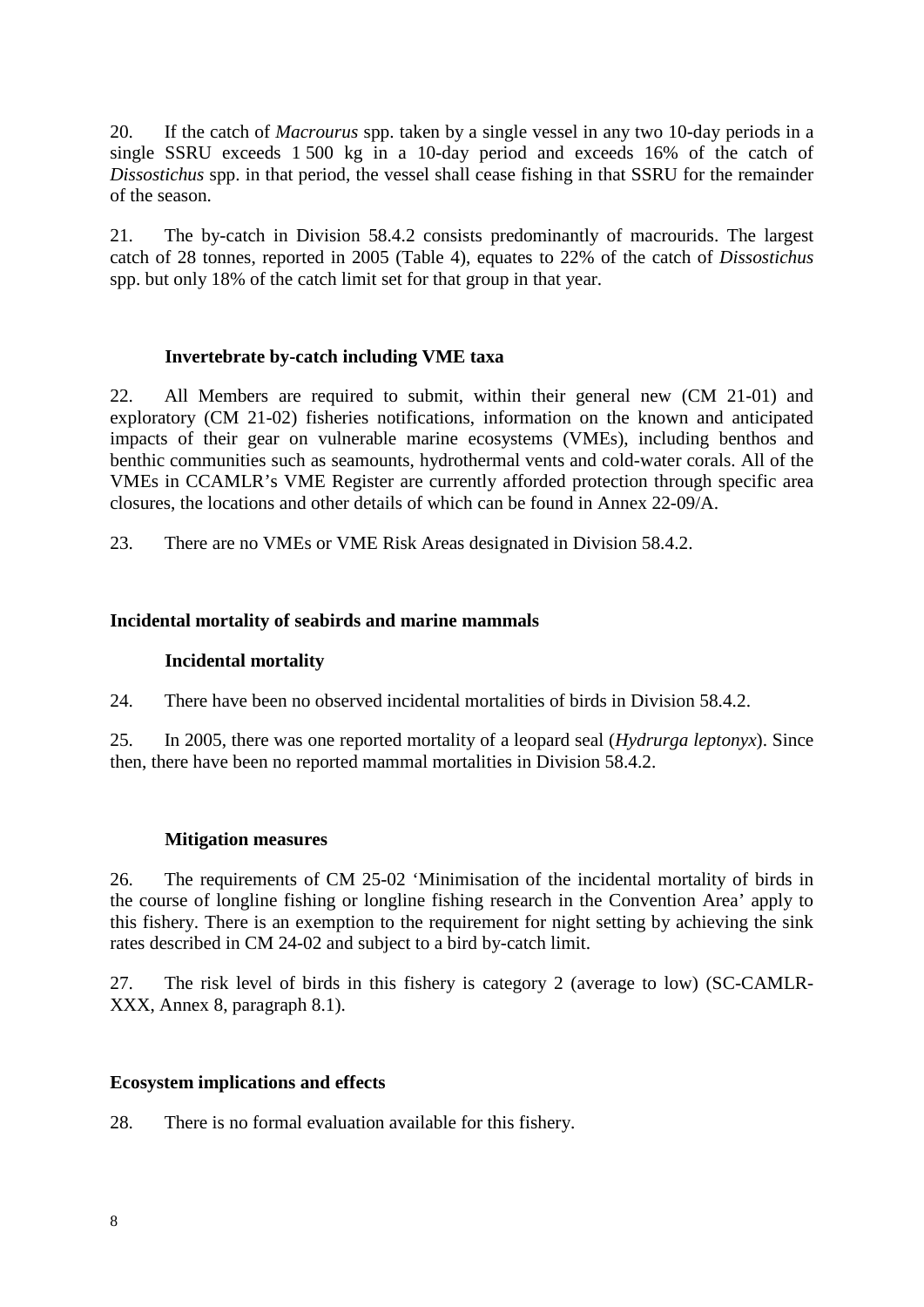# **Current management advice and conservation measures**

29. The limits on the exploratory fishery for *Dissostichus mawsoni* in Division 58.4.2 are defined in CM 41-05. The limits in force are summarised in Table 5.

| Element                     | Limit in force                                                                                                                                                                                                                                                                                                                                                                                                                                                         |
|-----------------------------|------------------------------------------------------------------------------------------------------------------------------------------------------------------------------------------------------------------------------------------------------------------------------------------------------------------------------------------------------------------------------------------------------------------------------------------------------------------------|
| Access                      | Fishing for <i>Dissostichus mawsoni</i> in Division 58.4.2 shall be limited to<br>the exploratory longline fishery by Australia, France, Japan and<br>Republic of Korea. The fishery shall be conducted by one (1)<br>Australian, one (1) French, one (1) Japanese and one (1) Korean vessel<br>using longlines only.                                                                                                                                                  |
| Catch limit                 | The total catch of <i>Dissostichus mawsoni</i> in Division 58.4.2 in 2017<br>shall not exceed a precautionary catch limit of 35 tonnes applied as<br>follows:<br>SSRU $A - 0$ tonnes<br>$SSRU B - 0$ tonnes<br>SSRU $C - 0$ tonnes<br>$SSRU D - 0$ tonnes<br>SSRU E Research block $5842_1 - 35$ tonnes.                                                                                                                                                               |
| Season                      | 1 December to 30 November                                                                                                                                                                                                                                                                                                                                                                                                                                              |
| Fish by-catch               | Regulated by CM 33-03                                                                                                                                                                                                                                                                                                                                                                                                                                                  |
| Bird mitigation             | In accordance with CM 25-02. Limit of three (3) birds per vessel during<br>daytime setting                                                                                                                                                                                                                                                                                                                                                                             |
| <b>Observers</b>            | At least two (2) scientific observers, one of whom shall be appointed in<br>accordance with the CCAMLR Scheme of International Scientific<br>Observation                                                                                                                                                                                                                                                                                                               |
| Data                        | Daily catch and effort reporting (CM 23-07) and haul-by-haul catch<br>and effort data (CM 23-04)<br>For the purpose of CM 23-07 and 23-04, the target species is<br>Dissostichus mawsoni (any Dissostichus eleginoides caught shall be<br>counted towards the overall catch limit for <i>Dissostichus mawsoni</i> ) and<br>'by-catch species' are defined as any species other than Dissostichus<br>spp.<br>Biological data reported by the CCAMLR scientific observer |
| Research                    | Fishery-based research in accordance with CM 41-01, including the<br>collection of detailed catch, effort and biological data (Annex 41-01/A),<br>setting of research hauls (Annex 41-01/B) and tagging (Annex 41-01/C)<br>Toothfish tagged at a rate of at least 5 fish per tonne of green weight<br>caught                                                                                                                                                           |
| Environmental<br>protection | Regulated by CMs 22-06, 22-07, 22-08 and 26-01                                                                                                                                                                                                                                                                                                                                                                                                                         |

Table 5: Limits on the exploratory fishery for *Dissostichus mawsoni* in Division 58.4.2 in force (CM 41-05).